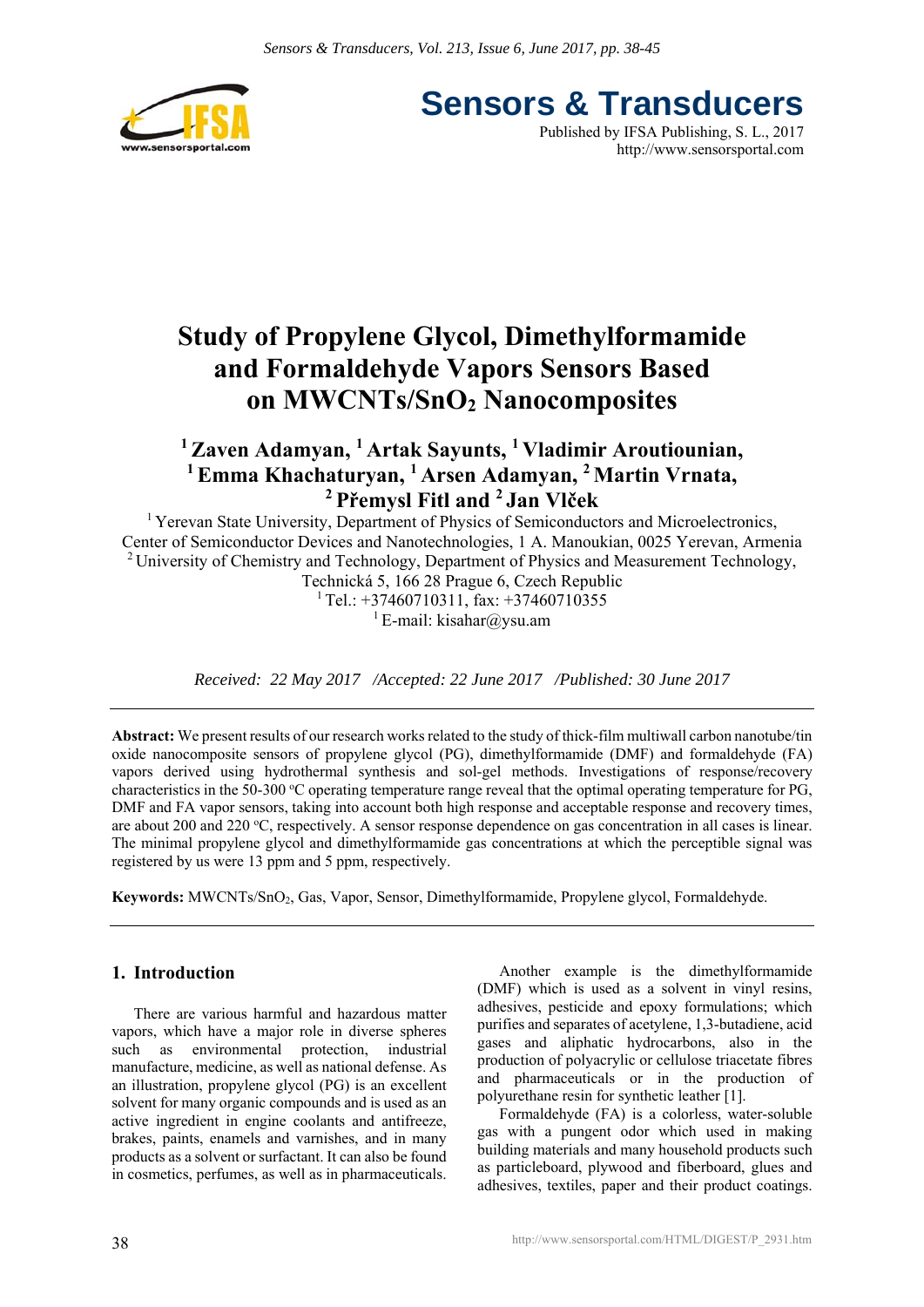Besides, formaldehyde can serve an intermediate in the manufacture of industrial chemicals. It can also be found as a preservative in some foods and in products, such as antiseptics, medicines, and cosmetics [2].

DMF, PG and FA have a huge impact on human organs (e.g. liver, skin, eyes and kidneys [1-4]). PG can cause nausea and vomiting, headache, dizziness and fainting. Moreover, it is known as a combustible liquid, which can explode in fire. FA gas can cause burning sensations of the eyes, nose, and throat, coughing, wheezing, nausea, skin irritation. Besides, exposure to relatively high amounts of formaldehyde can increase the risk of leukemia and even cause to some types of cancer in humans.

Due to the information noted above, PG, DMF and FA gas sensors have a huge application for detecting and continuous monitoring of these gases, in the spheres where they are used.

As a result of our carefully conducted analysis of the literature data, we did not find any works related to research and development of resistive sensors of PG and DMF gases. There are only sensors working in other principle (for example sensors working on modification of color of the substance), which is incompatible for contemporary technic, while, resistive gas sensors made from metal oxides have advantages such as electric signal, measurement of concentration, small sizes, low power consumption, high sensitivity, and long reliability [5-7].

As opposed to this case, there are many various types of FA gas sensors. For instance, FA gas sensors based on graphene or polymers which are working at room temperature [8-9]. On the other hand, FA gas sensors based on metal-oxide materials have advantages mentioned above. However pure metaloxide structures react on FA at higher operating temperatures  $(300-400 \degree C)$  [10-11] or at room temperature with the assistance of UV LED [12-13].

Nanomaterials, as carbon nanotubes (CNTs), metal-oxide nanoparticles, nanotubes, nanowires and other various nanopatterns formation [14-19] are widely used in gas sensing for their excellent responsive characteristics, mature preparation technology, and low cost of mass production. Due to the covering of CNTs walls with metal-oxide nanoparticles, specific surface area of such gassensitive nanocomposites increases more. Moreover, nanochannels in the form of hollows of CNTs promote penetration of gas molecules deeper down in the nanocomposite sensitive layer [20]. Hence, it can be expected that application in gas sensors technology of nanocomposite structures composed of metal oxide functionalized with CNTs should enhance the gas sensor parameters, such as gas response, response, recovery times, and operating temperatures.

Our recent works related to the study of gas sensors based on multiwall carbon nanotubes/tin oxide (MWCNTs/SnO2) nanostructures are also argued in [17, 21-22]. The choice of tin oxide as a component of SnO<sub>2</sub>/MWCNTs nanocomposite structure is conditioned by the fact that  $SnO<sub>2</sub>$  is well known and studied basic material for metal-oxide gas sensors

(see, for example [5, 16, 23-24]). We expected that coating of functionalized MWCNTs with SnO2 nanoparticles with admissible, (close to double Debay length) sizes [23-27] should provide the improved performance of the gas sensor and lowered the temperature of its operating.

Here, we present the characteristics of the PG, DMF and FA vapor sensors based on ruthenated thickfilms  $MWCNT/SnO<sub>2</sub>$  nanocomposite structures. The choice of corresponding processing technique, treating conditions and regimes for CNTs functionalization, as well as modification of thick films surface with Ru catalyst, are described below in the second section. Results of the measurements of PG, DMF and FA vapor sensors and their discussions are given in the third section.

# **2. Experimental Development**

MWCNTs/SnO<sub>2</sub> nanocomposite material processing and thick-film sensor manufacturing technology on the base of this nanocomposite are presented in this section. It is shortly described both the MWCNTs preparation and its covering with  $SnO<sub>2</sub>$ nanoparticles obtained by using the hydrothermal method. Ruthenium catalyst deposition technology is also shown here.

MWCNTs membranes which were used for the preparation of nanocrystalline MWCNTs/SnO<sub>2</sub> powder were kindly provided to us by our colleagues from the University of Szeged, Hungary. MWCNTs were prepared by the decomposition of acetylene (CVD method) using Fe,  $Co/CaCO<sub>3</sub>$  catalyst [28-29]. This growth procedure using  $CaCO<sub>3</sub>$  catalyst enables a highly efficient selective formation of clean MWCNTs, suitable for effective bonding between CNT and metal-oxide, particularly, for  $SnO<sub>2</sub>$ precursors.

For a functionalization of nanotube walls with oxygen-containing hydroxyl (OH), carbonyl (C=O), and carboxylic (COOH) functional groups, MWCNTs from the membranes were transferred to slurry in HNO3/H2SO4 acids mixture during 1 h. Such a functionalization of the CNTs is very important and necessary for the following synthesis of  $SnO<sub>2</sub>$ nanoparticles on the MWCNTs walls since these oxygen-containing groups act as sites for the nucleation of nanoparticles. After rinsing with distilled water and drying at 80°C, MWCNTs were poured and treated in deionized water in the ultrasonic bath for 5 min.

The preparation of nanocomposite materials with a hydrothermal method was carried out in two steps. Firstly, purified MWCNTs were dispersed in water via sonication. Then, a calculated amount of precursor of the  $SnCl<sub>2</sub>•2H<sub>2</sub>$  was dissolved in another beaker in water, whereupon 3 cm<sup>3</sup> HCl was added to the solution. The choice of water as a solvent, instead of e.g. ethanol, was preferably for us in the view of expected improvement in gas sensing characteristics,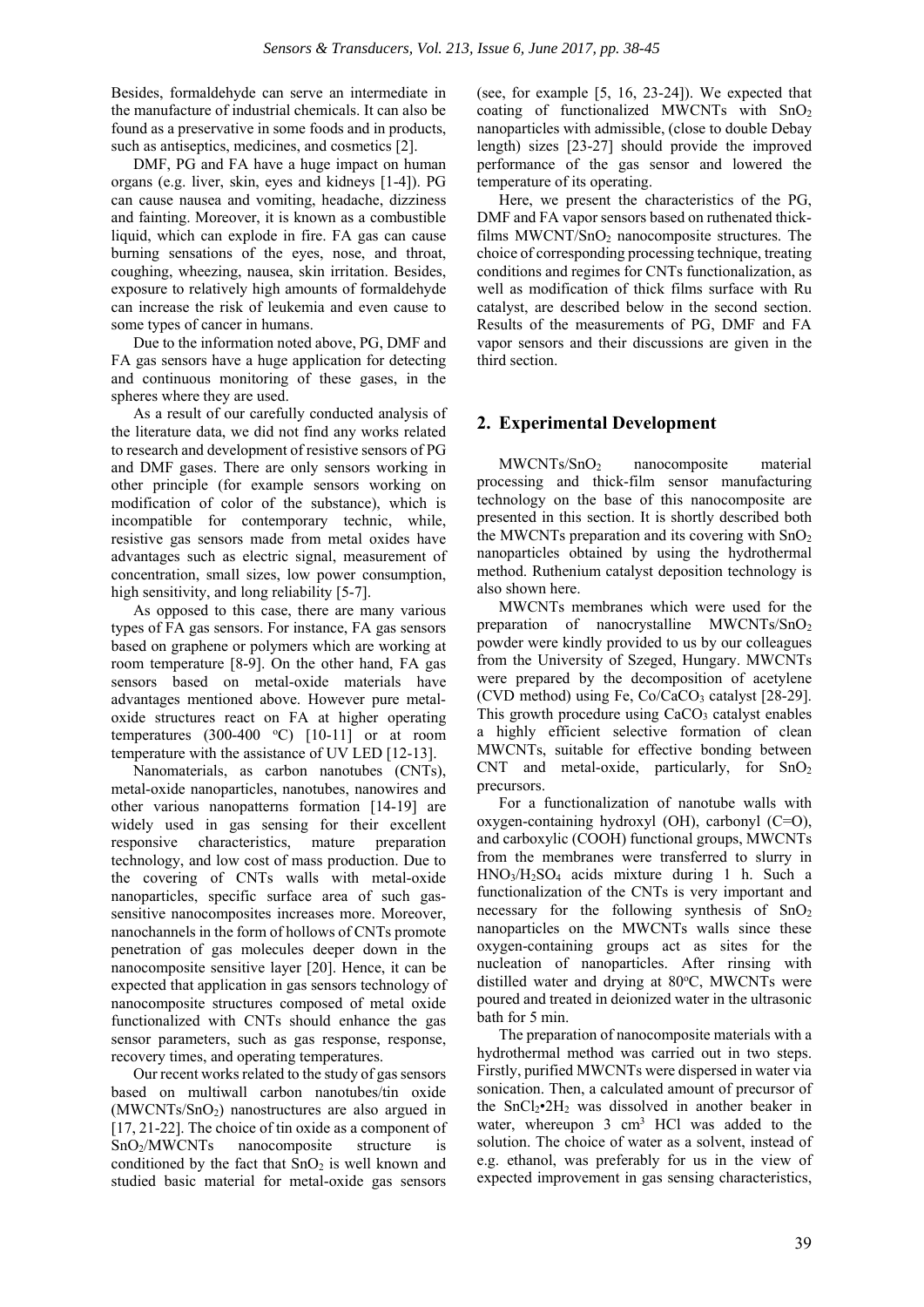taking into account the fact that cover the overwhelming parts of CNTs with SnO<sub>2</sub> nanoparticles is ensured at that [30]. In the next step, the MWCNT's suspension and the solution of the precursor were mixed and sonicated for 30 min. For preparing the nanocomposites, we poured the above-mentioned solutions into autoclaves, where hydrothermal synthesis was carried out at 150  $\rm ^{0}C$ for 1 day. At the end of this procedure, all obtained nanocomposite powders were filtered and dried at 90 °C for 5 h. The final mass ratios of the nanocomposite MWCNTs/SnO2 obtained with the hydrothermal method in this study were 1:200, respectively. The hydrothermal synthesis process is presented in details in [17, 31-32].

The paste for the thick film deposition made by mixing powders with  $\alpha$ -terpineol ("Sigma Aldrich") and methanol was printed on the chemically treated surface of the alumina substrate over the ready-made Pt interdigitated electrodes. The thin-film Pt heater was formed on the back side of the substrate. Then, the obtained composite structures were cut into 3×3 mm pieces. After that, the drying and annealing processes of the resulting thick films were carried out in two stages: The first step is the heating of thick films up to 220 °C with the 2 °C × min<sup>-1</sup> rate of temperature rise and holding for 3h and then increasing in temperature until 400 °C with the  $1$ °C×min<sup>-1</sup> rate and holding for 3 h. In the second step, the thick-film specimens were cooled down in common with the oven.

After annealing and cooling processes, the surface of MWCNTs/SnO2 thick films was ruthenated by dipping samples into the  $0.01$  M RuOHCl<sub>3</sub> aqueous solution for 20 min whereupon drying at 80  $^{\circ}$ C for 30 min. Then, the annealing treatment was carried out again by the same method noticed above. The choice of the ruthenium as a catalyst was determined by its some advantages [17, 22, 31]. At the final stage, ruthenated MWCNT/SnO<sub>2</sub> chips were arranged in TO-5 packages and the gas sensors would be ready to measurements after bonding of leads.

# **3. Results and Discussions**

Some results of the nanocomposite sensors have been presented during the international conference in Nice [33]. In this paper we introduce the extended version of our investigations. Surface morphology studies, as well as gas sensor characteristics, are shown in this section, but the performances of PG, DMF and FA sensors are separately considered. Also, the dependence of electrical resistance of the sensors on operating temperature, as well as values of responses, response and recovery times of the sensors at various operating temperatures or target gas concentrations are shown here too.

# **3.1. Material Characterization**

The morphologies of the prepared  $SnO<sub>2</sub>/MWCNT$ nanocomposite powders with diverse compounds were studied by scanning electron microscopy using Hitachi S-4700 Type II FE-SEM equipped with a cold field emission gun operating in the range of 5–15 kV. The presence of an oxide layer was confirmed by SEM-EDX. Furthermore, the crystalline structure of the inorganic layer was also studied by an X-ray diffraction method using the Rigaku Miniflex II diffractometer (angle range:  $2\theta$  [°]=10-80 utilizing characteristic X-ray (CuKα) radiation). Results of these investigations were presented in [17, 31] more detailed. Here, we are only noting that average crystalline size of SnO<sub>2</sub> nanoparticles estimated from SEM images and XRD patterns are less than 12 nm but the average diameter of non-covered by  $SnO<sub>2</sub>$ nanoparticles CNTs was about 40 nm.

#### **3.2. Gas Sensing Characteristics**

Gas sensing properties of the MWCNTs/ $SnO<sub>2</sub>$ nanocomposite structures were measured by homemade developed and computer-controlled static gas sensor test system [27]. The sensors were reheated and studied at different operating temperatures. When the electrical resistance of all studied sensors was stable, the vital assigned amount of compound in the liquid state for sensors testing was injected by a microsyringe in measurement chamber. Moreover, the target matters were introduced into the chamber on the special hot plate designed for the quick conversion of the liquid substance to its gas phase. After its resistance reached a new constant value, the test chamber was opened to recover the sensors in air. The sensing characteristics were studied in the  $20-300$  °C operating temperature range and the gas response of the sensors determines as  $R_a/R_g$ , where  $R_a$  and  $R_g$  are the electrical resistances in the air and in target gas-air atmosphere, respectively. The response and recovery times are determined as the time required for reaching the 90 % resistance changes from the corresponding steadystate value of each signal.

#### **3.3. PG Vapor Sensor Characteristics**

Firstly, we should determine the operating temperature of the sensors. As a result of measurements of the sensor resistance in air and air/gas environment, the maximal response to 650 ppm PG vapor was revealed at 200 °C operating temperature (Fig. 1 and Fig. 2).

Good repeatability of the sensor response can be seen from Fig. 3, where the electrical resistance change of PG sensor vs time measured upon cyclic exposure of 650 ppm PG vapors in air at 200  $\,^{\circ}\text{C}$ operating temperature is presented.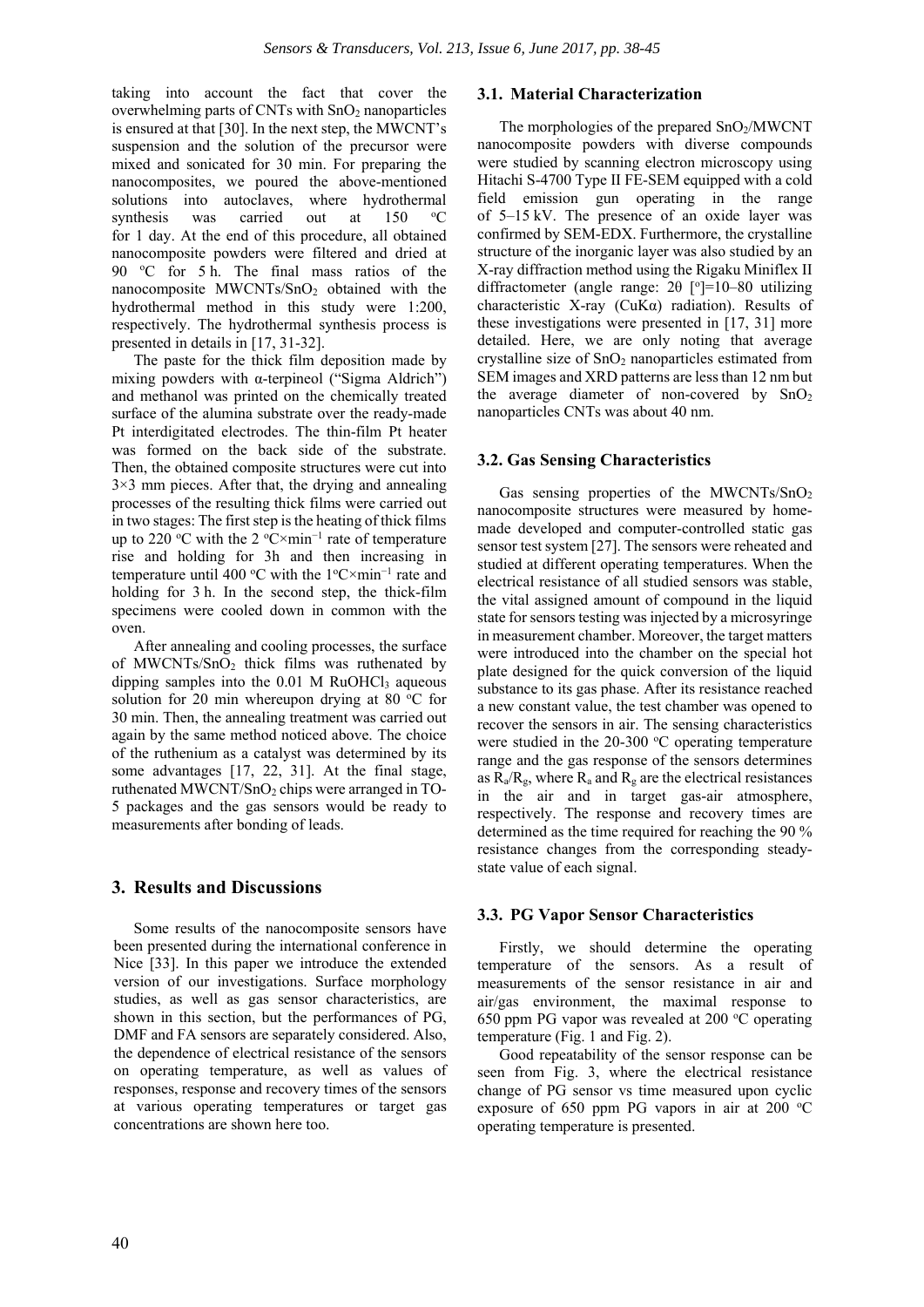

Resistance in air Resistance in gas

**Fig. 1.** Dependence of electrical resistance change of MWCNTs/SnO2 thick-film sensors on operating temperature.



Fig. 2. Response of MWCNTs/SnO<sub>2</sub> thick-film PG sensors vs operating temperature.



**Fig. 3.** The electrical resistance change of MWCNTs/SnO2 thick-film PG sensors vs time measured upon cyclic exposure of 650 ppm PG vapors in air at  $200^{\circ}$ C operating temperature.

Changes of the response and recovery times depending on operating temperature are presented in Fig. 4 and Fig. 5.

Dependence of the resistance and response of MWCNTs/SnO2 sensor on PG vapor concentration is shown in Fig. 6 and Fig. 7, respectively. As it is obvious from the figures, the sensor response occurs down to small target gas concentrations (13 ppm) but the response approximately linearly depends on the gas concentration.



**Fig. 4.** Response time vs operating temperature.



**Fig. 5.** Recovery time vs operating temperature.



**Fig. 6**. The response/recovery curves observed at different PG concentrations exposure measured at 200°C operating temperature.



**Fig. 7.** Dependence of the response of MWCNTs/SnO2 PG vapor sensor on gas concentration measured at 200°C operating temperature.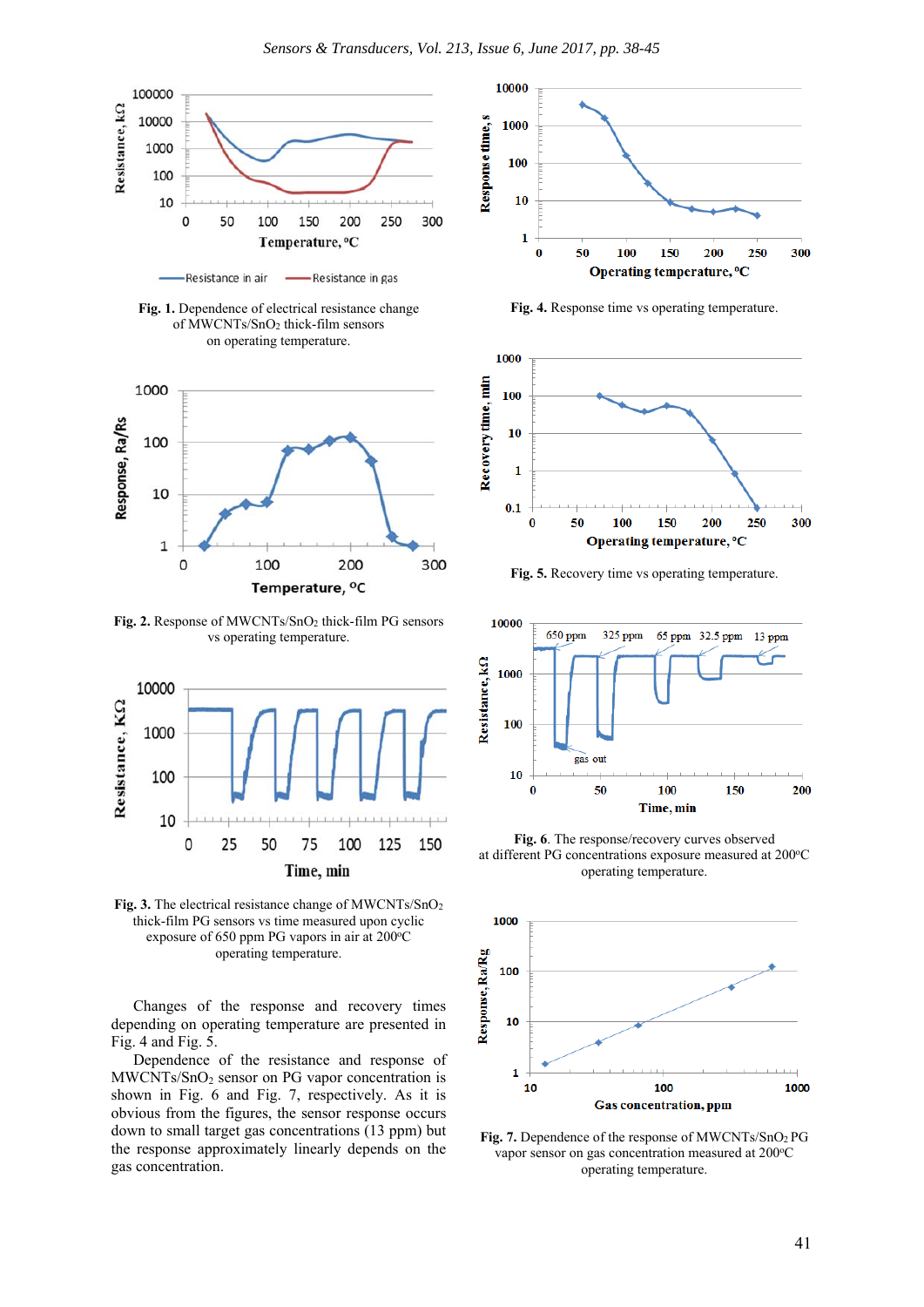# **3.4. DMF Vapor Sensor Characteristics**

The sensor response derived as a result of 500 ppm DMF vapor exposure versus operating temperature is presented in Fig. 8.



**Fig. 8.** Response vs operating temperature at 500 ppm DMF vapor exposure.

It can be seen that maximal response, in this case, is registered in the range of  $210-225$  °C. Dependence of the sensor response on versus DMF vapor concentration is also linear (Fig. 9).



**Fig. 9.** Dependence of the response of MWCNTs/SnO2 DMF vapor sensor on gas concentration measured at 200 °C operating temperature.

#### **3.5. FA Vapor Sensor Characteristics**

As a result of measurements of the sensor resistance in air and air/gas environment, the maximal response to FA vapor was revealed in the range of 200- 225 °C operating temperatures (Fig. 10). Dependence of the response and recovery times of MWCNTs/SnO2 FA vapor sensor on operating temperature is shown in Fig. 11.

Dependences of the resistance and response of MWCNTs/SnO<sub>2</sub> sensor on FA vapor concentration are shown in Fig. 12 and Fig. 13, respectively. As it is obvious from the figures, the sensor response increases with increasing concentration of the influencing FA gas, and this response rise occurs linearly.



Fig. 10. Response of MWCNTs/SnO<sub>2</sub> thick-film FA sensors vs operating temperature.



**Fig. 11.** Dependence of the response and recovery times of MWCNTs/SnO2 FA vapor sensor on operating temperature.



**Fig. 12.** The response/recovery curves observed at different FA gas concentrations exposure measured at 200  $^{\circ}$ C operating temperature.



**Fig. 13.** Dependence of the response of MWCNTs/SnO2 FA vapor sensor on gas concentration measured at 200 °C operating temperature.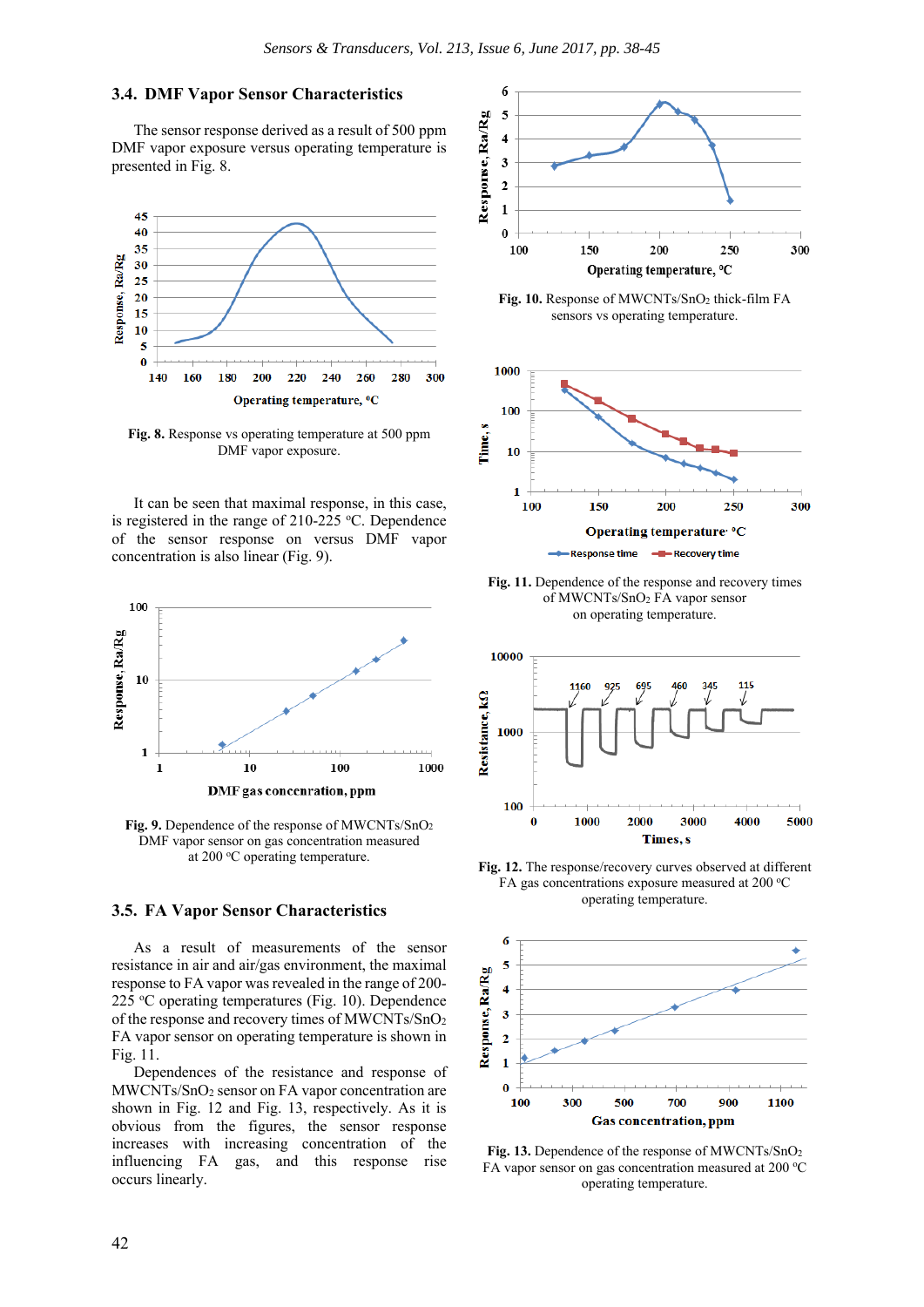#### **3.6. Comparison**

Comparison of responses of MWCNTs/SnO2 sensors to 650 ppm PG, 500 ppm DMF and 1160 ppm FA vapors exposure vs operating temperature is shown in Fig. 14.



**Fig. 14.** Comparison of responses of MWCNTs/SnO2 sensors to 650 ppm PG, 500 ppm DMF and 1160 ppm FA vapors exposure at various operating temperatures.

As it is shown from the Fig. 14, Sensors demonstrate the best response against PG and FA vapors at 200 °C operating temperature and against DMF vapor at  $225 \text{ °C}$  operating temperature.

# **3.7. On Possible Mechanism of Gas Sensitivity**

It is known that the attachment of carboxyl groups on the surface of MWCNTs is effective in nucleation and trapping the other materials including tin oxide nanoparticles. As it was shown earlier, COOH groups attached on the surface of MWCNTs have a strong interaction with alcohol vapors resulting hydrogen bond between COOH groups and the OH groups of alcohol molecules [17-22]. This hydrogen bond should be removed by increasing the temperature, which contributes to long recovery times in MWCNTs/SnO<sub>2</sub> sensors.

The increase in response with an increase in the operating temperature of the sensor is observed until the maximum value is reached. With the subsequent increase in operating temperature, desorption of chemisorbed oxygen ions takes place and gas response decreases; the recovery time decreases, too.

MWCNTs nanochannels play a smaller role at relatively more content of  $SnO<sub>2</sub>$  in the nanocomposite (as in our case), as nanotubes are closed by plenty of SnO2 nanoparticles. Due to it, accessibility of gas molecules penetration to MWCNTs nanochannels through the metal-oxide thick film is very difficult. Therefore, the gas response is mainly determined by a number of metal-oxide nanoparticles and a considerable amount of surface adsorption sites. MWCNTs only prevent the formation of agglomerates of SnO2 and ensure the development of the surface

because of repulsive forces between the carboxyl groups adsorbed on it.

The oxidation reaction of PG and DMF vapors on the nanocomposite surface could be represented as follows, respectively:

$$
C_3H_8O_2(g) + 8O^- \rightarrow 3CO_2(g) + 4H_2O(g) + 8e^-
$$

and

$$
4C_3H_7NO(g) + 42O \rightarrow 12CO_2(g) + 4NO_2(g) + 14H_2O(g) + 42e
$$

At the temperature corresponding to the highest response, the reactivity of the target gas molecules is proportional to the speed of diffusion into the sensing layer. Hence, the target gas has the chance to sufficiently penetrate into the sensing layer and react with an appropriate speed. The competition between the amount of adsorbed target gases and their oxidation rate supports the maximum response and its sharp decline. With the following increase in operating temperature, desorption of the adsorbed oxygen ions from the surface of the sensor is increased. It follows that less amount of oxygen ions presents on the surface of  $SnO<sub>2</sub>$ , might take part in reaction with target gases at higher operating temperature. Therefore, the response falls at high operating temperatures. Furthermore, it influences the physical properties of the semiconducting sensor material. For instance, at higher temperatures the carrier concentration increases (resulting from the release of electrons back to the conduction band in consequence of desorption of adsorbed oxygen) and the Debye length decreases. This may also be one of the possible reasons for the rise in Rg curve in Fig. 1, which leads to the decrease in response at higher temperatures. Although molecular weights of both considered target gases are close to each other, the quantity of carbon atoms is the same. Nevertheless, the response from DMF vapors influences less due to many adsorbed oxygen ions, resulted from the chemical decomposition, which demands for the full oxidation reaction. Thus, the 1:200 weight ratios of the nanocomposite sensor components with relatively large amount of  $SnO<sub>2</sub>$ particles promote an initiation of a sufficiently large quantity of ionized adsorption centers, which ensure relatively high response to DMF gas exposure.

FA gas sensing mechanism is not fully researched so far. It is proposed that the HCHO sensing process can be described by the commonly accepted gas sensing mechanism for n-type semiconducting metal oxides including SnO2. Namely, as a result of adsorption-oxidation and desorption processes sensor surface is covered by chemisorbed oxygen ions, such as  $O<sup>2</sup>$  and  $O<sup>2</sup>$ . When sensor exposed with FA gas HCHO molecules interact with the adsorbed oxygen according to the following reactions.

> $HCHO + 2O^- \rightarrow H_2O + CO_2 + 2e^ HCHO + 2O<sup>2-</sup> \rightarrow H<sub>2</sub>O + CO<sub>2</sub> + 4e<sup>-</sup>$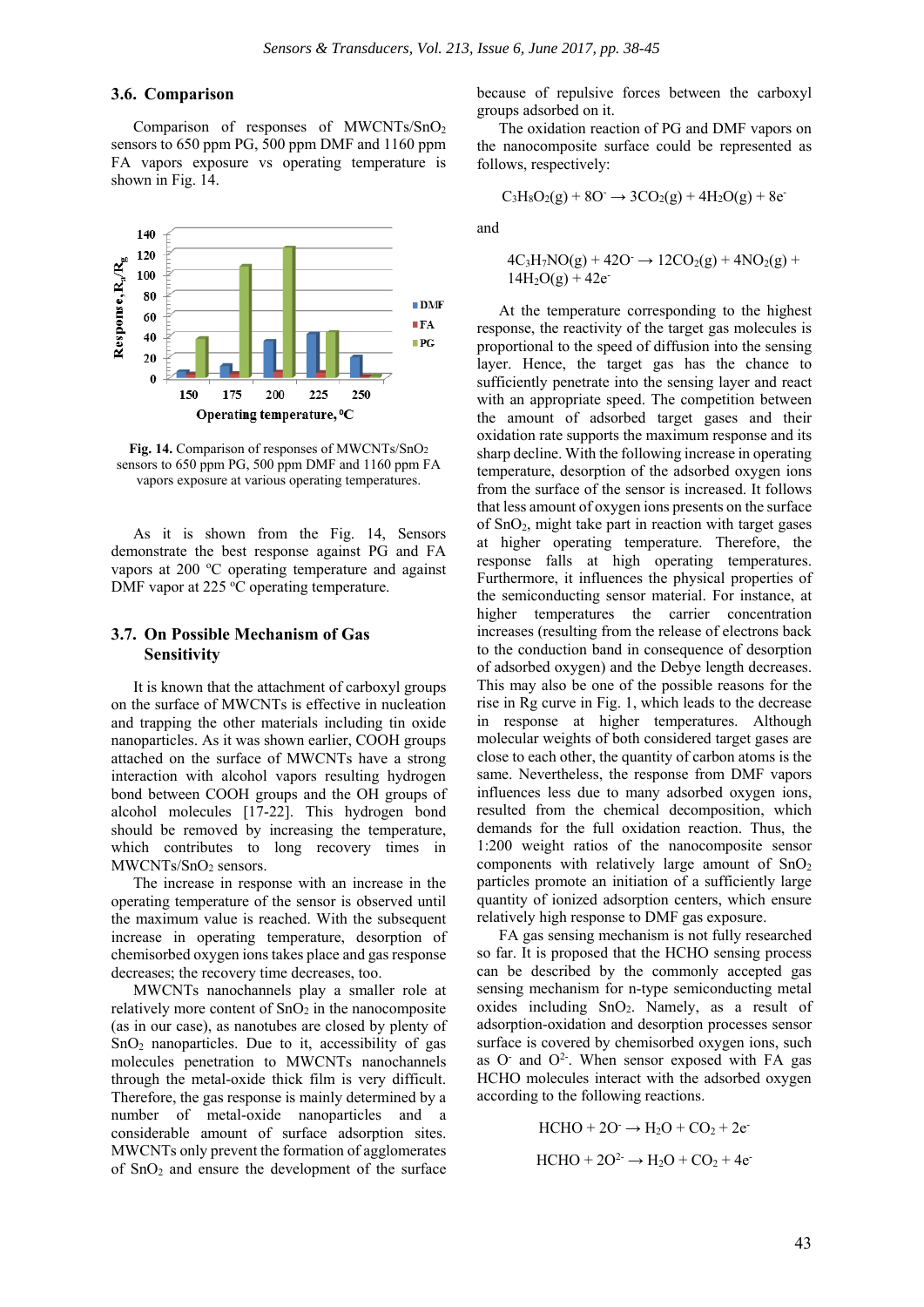These reactions lead to enhance the free electron concentration which causes the decrease of the resistance of SnO<sub>2</sub>.

As for selectivity, this nanocomposite sensor demonstrates cross-sensitivity to some alcohols, such as butanol, methanol and ethanol at 200 °C operating temperature [21, 31]. Unlike existing other type PG, DMF and FA sensors, presented nanocomposite sensor is able to measure the concentration of mentioned gases in the atmosphere.

## **4. Conclusions**

In this paper, we have carried out the investigation of obtaining ruthenated  $MWCNTs/SnO<sub>2</sub>$  thick-film nanocomposite sensors using hydrothermal synthesis and sol-gel technologies. It is revealed that studied sensors give a sufficiently high response to such harmful and hazardous gases as PG, DMF and FA at relatively low operating temperatures. The fast response of the sensors (at the order of seconds) and acceptable recovery times are observed under all gas concentrations influence at 200 °C operating temperature. The minimal PG, DMF and FA gas concentrations at which the perceptible signal is registered are 13 ppm, 5 ppm and 115 ppm, respectively.

Due to the linear dependence of the response on the concentration of PG, DMF and FA vapors, it is possible to easily measure the concentration of mentioned gases in the atmosphere.

## **Acknowledgements**

This work was supported by NATO EAP SFPP 984.597.

# **References**

- [1]. A. Fiorito, F. Larese, S. Molinari, T. Zanin, Liver function alterations in synthetic leather workers exposed to dimethylformamide, *American Journal of Industrial Medicine*, Vol. 32, No. 3, 1997, pp. 255-260.
- [2]. M. A. Lefebvre, W. J. Meulingb, R. Engel, M. C. Coroamac, G. Rennerc, W. Pape, G. J. Nohynek, Consumer inhalation exposure to formaldehyde from the use of personal care products/cosmetics, *Regulatory Toxicology and Pharmacology*, Vol. 63, Issue 1, 2012, pp. 171-176.
- [3]. G. Malaguarnera, E. Cataudella, M. Giordano, G. Nunnari, G. Chisari, M. Malaguarnera, Toxic hepatitis in occupational exposure to solvents, *World Journal of Gastroenterology*, 2012, Vol. 18, Issue 22, pp. 2756-2766.
- [4]. H. Y. Chang, T. S. Shih, Y. L. Guo, C. Y. Tsai, P. C. Hsu, Sperm function in workers exposed to N,N-dimethylformamide in the synthetic leather industry, *Fertil Steril*, Vol. 81, Issue 6, 2004, pp. 1589-1594.
- [5]. V. M. Aroutiounian, in Advanced Sensors for Safety and Security, A. Vaseashta, S. Khudaverdyan (eds.),

*NATO Science for Peace and Security, Series B: Physics and Biophysics,* Chapter 9, 2012.

- [6]. G. F. Fine, L. M. Cavanagh, A. Afonja, R. Binions, Metal oxide semi-conductor gas sensors in environmental monitoring, *Sensors*, Vol. 10, Issue 6, 2010, pp. 5469-5502.
- [7]. G. Korotcenkov, S. H. Han, B. K. Cho, Material design for metal oxide chemiresistive gas sensors, *Journal of Sensor Science and Technology*, Vol. 22, No. 1, 2013, pp. 1-17.
- [8]. W. Y. Chuang, S. Y. Yang, W. J. Wu, C. T. Lin, A Room-Temperature Operation Formaldehyde Sensing Material Printed Using Blends of Reduced Graphene Oxide and Poly(methyl methacrylate), *Sensors*, Vol. 15, No. 11, 2015, pp. 28842-28853.
- [9]. J. Flueckiger, F. K. Ko, K. C. Cheung, Microfabricated Formaldehyde Gas Sensors, *Sensors*, Vol. 9, No. 11, 2009, pp. 9196-9215.
- [10]. K. Xu, D. Zeng, S. Tian, S. Zhang, C. Xie, Hierarchical porous SnO<sub>2</sub> micro-rods topologically transferred from tin oxalate for fast response sensors to trace formaldehyde, *Sensors and Actuators B: Chemical,* Vol*.* 190, 2014, pp. 585-592.
- [11]. H. J. Park, N. J. Choi, H. Kang, M. Y. Jung, J. W. Park, K. H. Park, D. S. Lee, A ppb-level formaldehyde gas sensor based on CuO nanocubes prepared using a polyol process, *Sensors and Actuators B: Chemical*, Vol. 203, 2014, pp. 282–288.
- [12]. F. C. Chung, R. J. Wu, F. C. Cheng, Fabrication of an Au@SnO2 core–shell structure for gaseous formaldehyde sensing at room temperature, *Sensors and Actuators B: Chemical*, Vol. 190, 2014, pp. 1-7.
- [13]. X. Li, X. Li, J. Wang, S. Lin, Highly sensitive and selective room-temperature formaldehyde sensors using hollow TiO2 microspheres, *Sensors and Actuators B: Chemical*, Vol. 219, 2015, pp. 158-163.
- [14]. V. M. Aroutiounian, Gas sensors based on functionalized carbon nanotubes, *Journal of Contemporary Physics (Armenian Academy of Sciences)*, Vol. 50, No. 4, 2015, pp. 333-354. *Izvestiya NAN Armenii, Fizika*, Vol. 50, No. 4, 2015, pp. 448- 475.
- [15]. M. M. Arafat, B. Dinan, S. A. Akbar, A. S. M. A. Haseeb, Gas sensors based on one dimensional nanostructured metal-oxides: A Review, *Sensors*, Vol. 12, No. 6, 2012, pp. 7207-7258.
- [16]. G. Korotcenkov, S. D. Han, B. K. Cho, V. Brinzari, Grain size effects in sensor response of nanostructured  $SnO<sub>2</sub>$  and  $In<sub>2</sub>O<sub>3</sub>$ -based conductometric thin film gas sensor, *Critical Reviews in Solid State and Materials Sciences,* Vol. 34, Issue 1-2, 2009, pp. 1-17.
- [17]. V. M. Aroutiounian, A. Z. Adamyan, E. A. Khachaturyan, Z. N. Adamyan, K. Hernadi, Z. Pallai, Z. Nemeth, L. Forro, A. Magrez, E. Horvath, Study of the surface-ruthenated SnO2/MWCNTs nanocomposite thick-film gas sensors, *Sensors and Actuators B: Chemical,* Vol. 177, 2013, pp. 308-315.
- [18]. S. A. Feyzabad, A. A. Khodadadia, M. V. Naseh, Y. Mortazavi, Highly sensitive and selective sensors to volatile organic compounds using MWCNTs/SnO2, *Sensors and Actuators B: Chemical,* Vol. 166–167, 2012, pp. 150-155.
- [19]. N. V. Hieu, L. T. B. Thuy, N. D. Chien, Highly sensitive thin film NH3 gas sensor operating at room temperature based on SnO<sub>2</sub>/MWCNTs composite, *Sensors and Actuators B: Chemical*, Vol. 129, 2008, pp. 888-895.
- [20]. X. Bai, H. Ji, P. Gao, Y. Zhang, X. Sun, Morphology, phase structure and acetone sensitive properties of